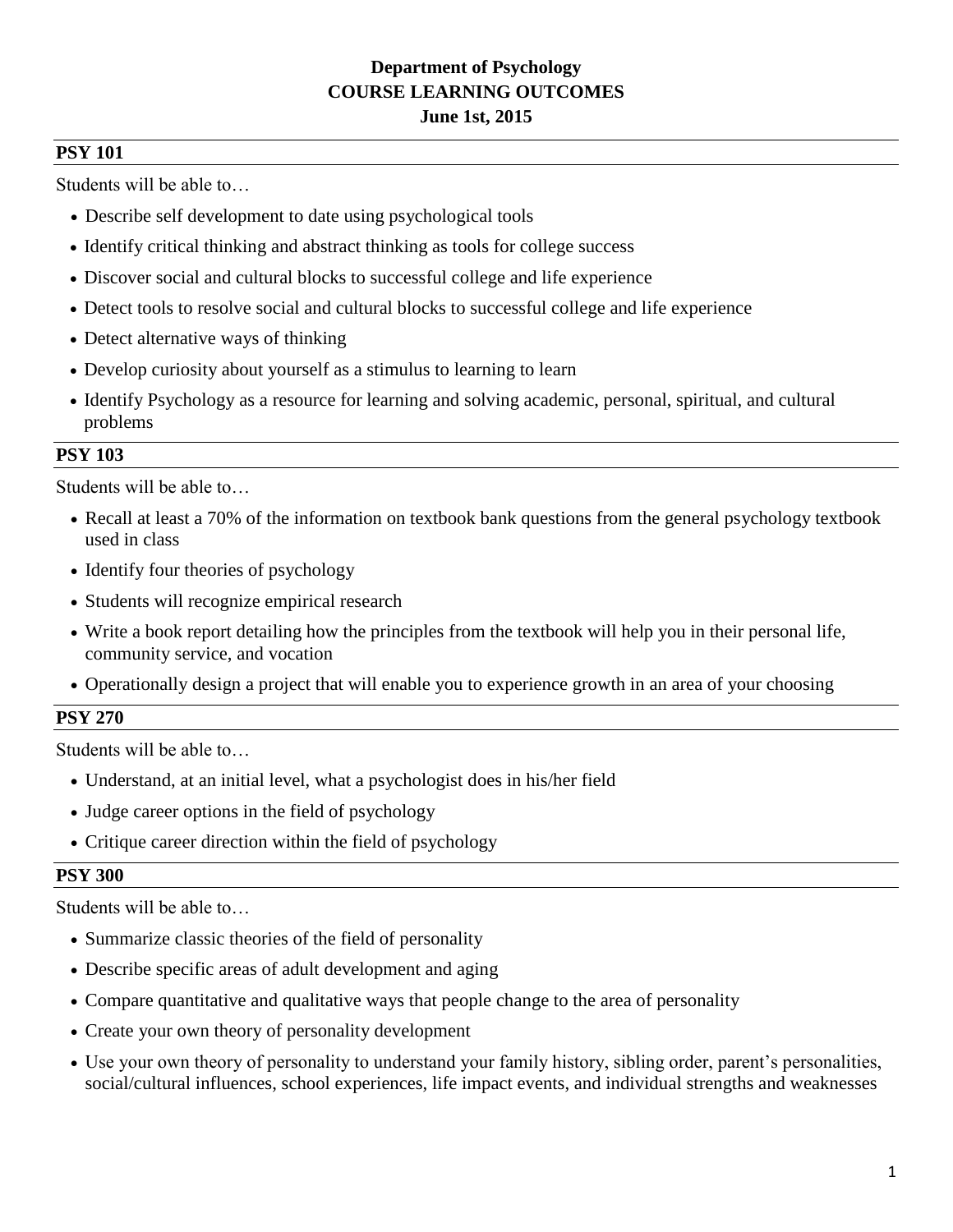Students will be able to…

- Recognize, identify and explain fundamental principles and theories related to field of biological psychology
- Identify implications of the course material for understanding oneself and others from a functional perspective
- Locate and summarize professional journal articles related to the field of biological psychology
- Demonstrate skill in oral presentation of a bio psych topic
- Write a paper in the field of biological psychology

# **PSY 308**

Students will be able to…

- Describe physical, cognitive, language, social, and moral development from the span of birth to adolescence
- Students will be able to list impacts of children's cultural diversity, and recent brain research
- Students will apply an understanding of development in an applied field experience
- Students will apply developmental findings to practical areas such as effective parenting and teaching
- These objectives will be achieved through your diligent study of the assigned readings, lectures given, videos shown, and key written assignments

# **PSY 315**

Students will be able to…

- Design a project that will enable them to experience positive growth related to the positive psychology literature.
- Construct at least five suggestions on how an "imaginary" student who has an overall pessimistic outlook on life and learn how to lead a better life
- Identify flow activities in personal, community service, and student realms
- Plan a "beautiful day" within a school (work) day, and appreciate the many positives in a schedule that has many constraints
- Identify at least 3 personal strengths without an attitude of pride

## **PSY 320**

- Identify 3 major theories of social interaction
- Summarize at least two methods of social interaction
- Compare the development of personal behavior to the development of group behavior
- Describe key aspects of attitudes, communication, pro-social behavior, and anti-social behavior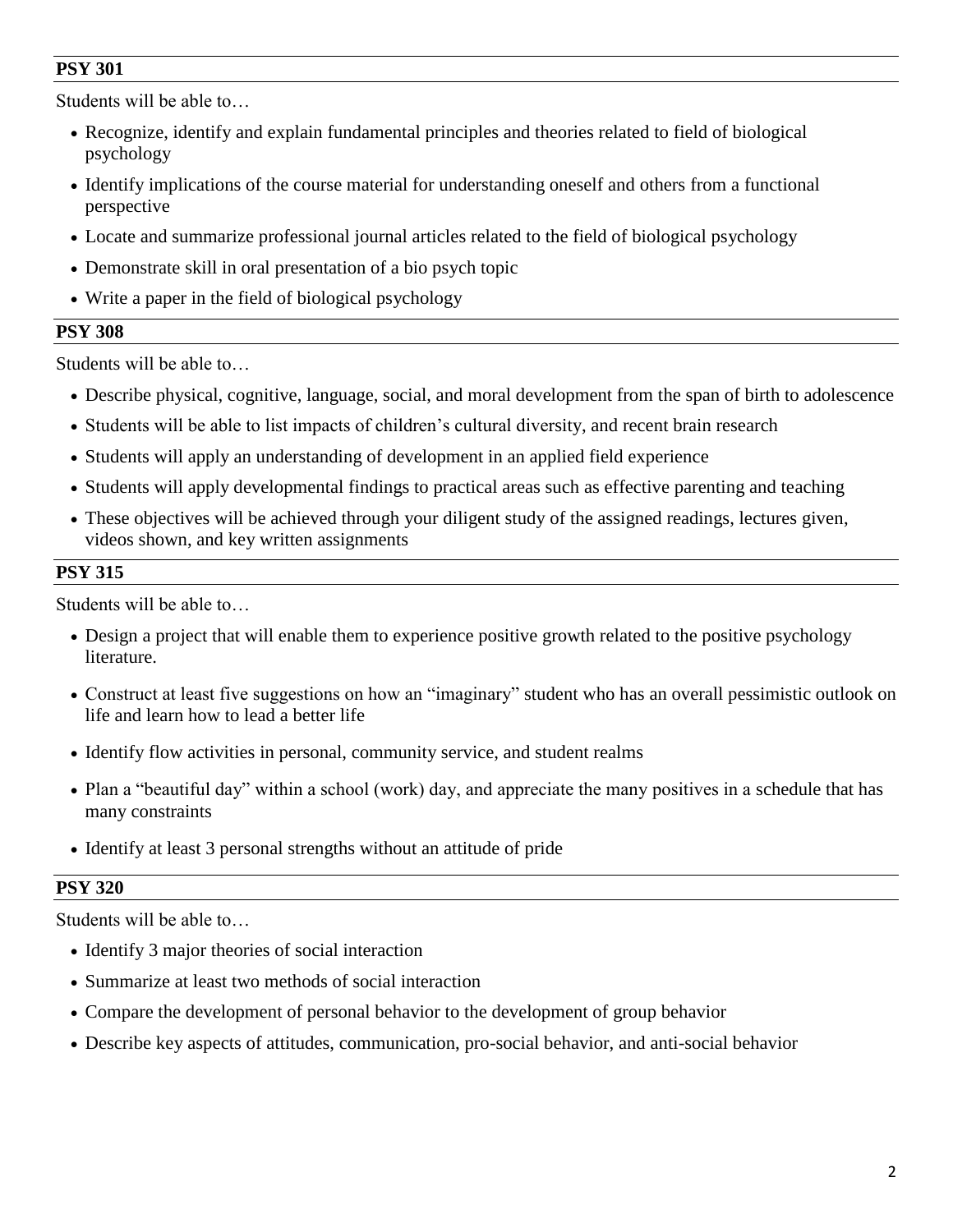Students will be able to…

- Identify five key themes regarding abnormal psychology 70% on textbook bank questions from the abnormal psychology textbook
- Evaluate case studies and identify diagnosis (from DSM Axes I and II)
- Implement one (or more) of the following 3 elements:
	- 1) Creative empathy project. The project can be a speech, classroom demonstration, video, etc. The project will demonstrate why empathy is such an important component of mental health treatment (not to mention human interaction).
	- 2) Fairness projects. Students will choose a written media (book, research report, etc.) and film (documentary, movie, etc.) and report how mentally challenged individuals were treated unfairly by others (and how the situation might have been ameliorated).
	- 3) Write a research paper about some aspect of DSM diagnosis. Included in the paper is the importance of the topic to the student and how the paper can help the student benefit society.

## **PSY 325**

Students will be able to…

- Recognize, identify, and explain the terminology and techniques from multiple therapeutic orientations
- Interpret the thoughts, feelings, and behaviors of hypothetical "clients" by using the theoretical frameworks of multiple orientations
- Critically compare and integrate the techniques and interpretations from multiple therapeutic modalities to design a treatment plan for a hypothetical client
- From a Christian perspective, begin to critique the paradigm of individual psychology, and will be able to discriminate between its more- and less-helpful assumptions

## **PSY 330**

Students will be able to…

- Recognize the historical and contemporary psychological theories of moral development and moral motivation.
- Use moral psychological theories to better enhance character development in real-life situations (e.g., parenting, education, preaching, discipleship, etc.).
- Classify the differences in values across cultures, as well as factors that may contribute to such differences, and the implications that such differences have for a life of Christian discipleship.
- Critique articles and studies published in psychological journals, specifically in the area of moral psychology.
- Integrate multiple theories and findings into a single unified understanding of human character and morality.

## **PSY 341**

- Define in detail the concept of a "community of Love (based on Wesleyan theology)."
- Identify stages of small group development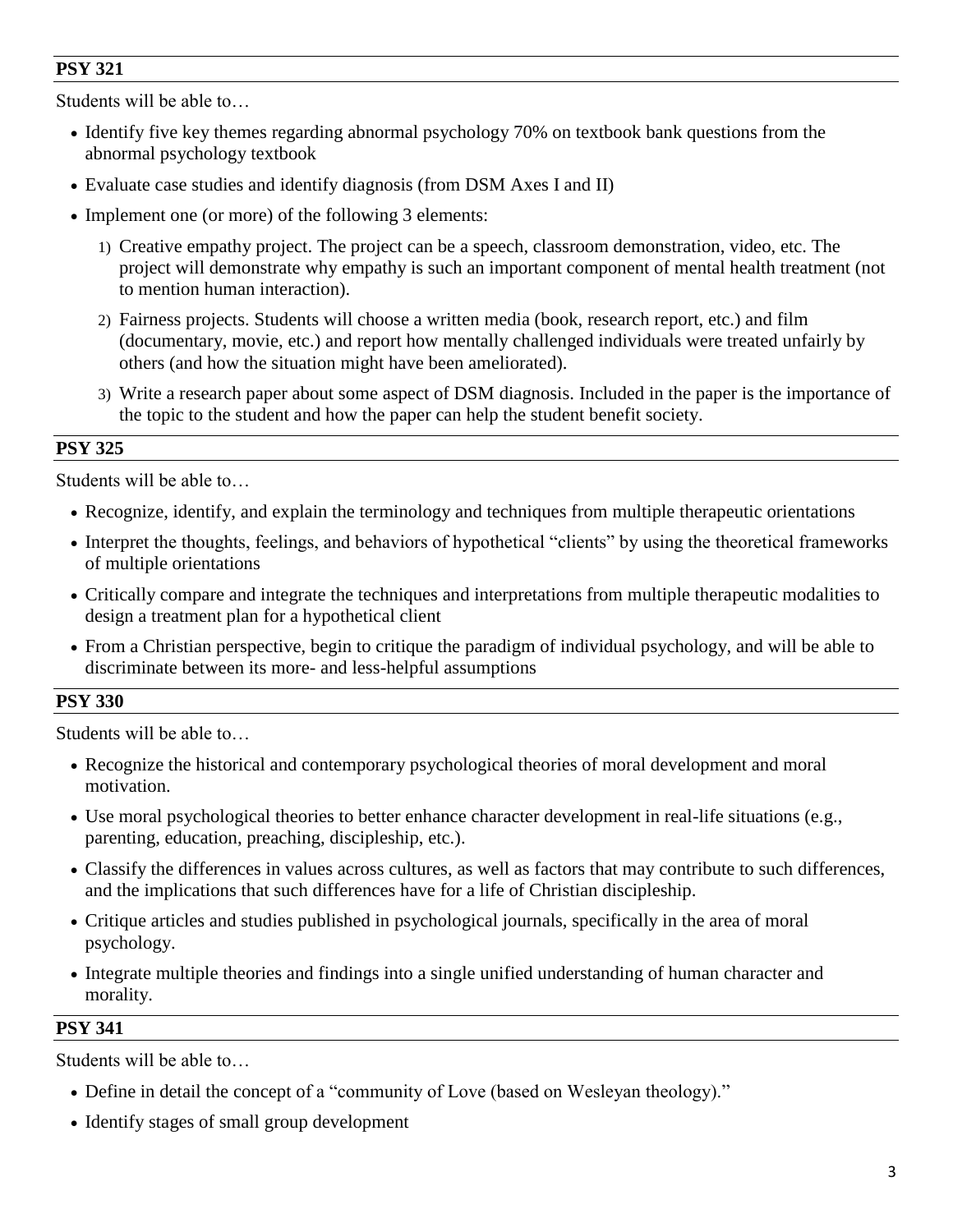- Demonstrate effective communication skills in supervision group
- Success rate, students will be able to pass an on-line quiz consisting of textbook test bank questions regarding small group counseling.
- Discuss effective leadership in handling common small group dilemmas.
- Plan interactive exercises with their group of first year students

Students will be able to…

- Describe your personal experience with regard to small group dynamics
- Summarize at least one aspect of self as well as how you relate to others
- Produce an environment of confidentiality where people feel free to share
- Identify ways to personally grow

#### **PSY 349**

- Use and practice various techniques to build intimate and long-lasting marriage relationships with their spouse
- Identify and analyze their communication patterns and obstacles as a couple
- Discuss brain research that explains poor marital communications and how to address it
- Jointly discuss and agree on positive marriage ground rules to use in their relationship

## **PSY 350**

Students will be able to…

- Describe instruments that may be used in the following domains: behavioral checklists, objective measure, intelligence measures, individual, and relational measures.
- Summarize the scientific basis of test development, including reliability and validity.
- Identify, at the basic level, an inventory to be used for diagnosis.
- Design a basic-level treatment plan for a client.

## **PSY 360**

Students will be able to…

- Describe key themes of human sexuality and the interaction of physiological, psychological and sociocultural psychology and sex gender and behavior
- Demonstrate skill in oral presentation of and write a paper on a topic related to sexuality from an accurate and broad information base
- Infer how course material relates to (a) understanding the context of a wholesome human life, and (b) their personal values and commitments

#### **PSY 380**

- Describe seven family theories and their core concepts and techniques.
- Critique the impact of marriage, divorce, and cohabitation.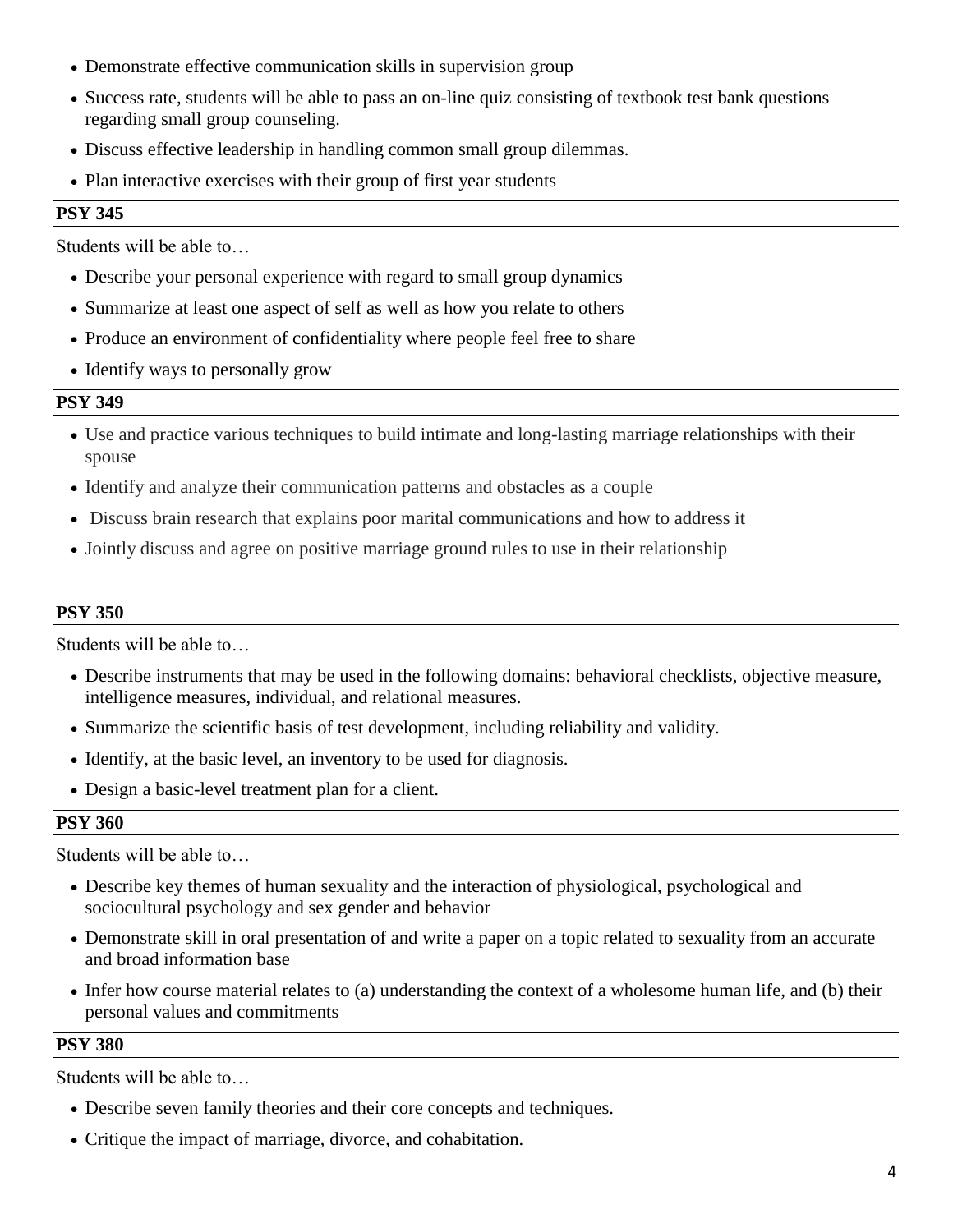- Describe families from a theological perspective.
- Summarize marriage education in the areas of mate selection, premarital preparation, and divorce prevention.
- Compare concepts of family therapy to your own family.
- Predict possible impacts to your future family based on your family analysis.
- These objectives will be achieved through your diligent study of the assigned readings, lectures given, videos shown, group presentations, and key written assignments.

Students will be able to…

- Use online tools to locate and gather both electronic and hard-copies of journal articles.
- Appropriately identify, interpret, and critically evaluate relevant published articles of others who have conducted research.
- Integrate information from articles that you have read, so as to accurately compare the theories, findings, and "lingering questions" in the current literature on a given psychological topic.
- Explain the concepts of research ethics, validity, and reliability, and implement these concepts into the process of developing an appropriate research question and testable hypotheses.
- Identify, judge, and use empirical measures of psychological constructs.
- Use APA format (by memorizing common formatting requirements, by practicing your application, and by identifying and editing your own formatting errors).
- Construct an experimental research design

# **PSY 391**

Students will be able to…

- Carry out the implementation of an experimental research design, including troubleshooting problems that arise during your experiment.
- Identify several statistical analyses, including an understanding of the basic nature of statistical analyses, and the conditions under which each type of analysis is used.
- Calculate interpret, and write-up the results from a variety of statistical analyses, including: regression, chisquare, t-tests, and multiple types of ANOVAs.
- You will continue to develop a proficiency in writing-up your study in a scholarly manner by receiving indepth feedback regarding your writing, and by identifying and editing your own formatting errors.
- You will gain experience and proficiency in conducting oral presentations of your work, and in providing helpful critical feedback to other students regarding their presentations.

# **PSY 400**

- Recall content from major areas of psychology
- Identify elements needed for the application process for graduate school in psychology or a related field
- Create an application for graduate school in psychology or a related field
- Select at least two institutions for potential graduate school application
- Appraise selected ideas in contemporary psychological theory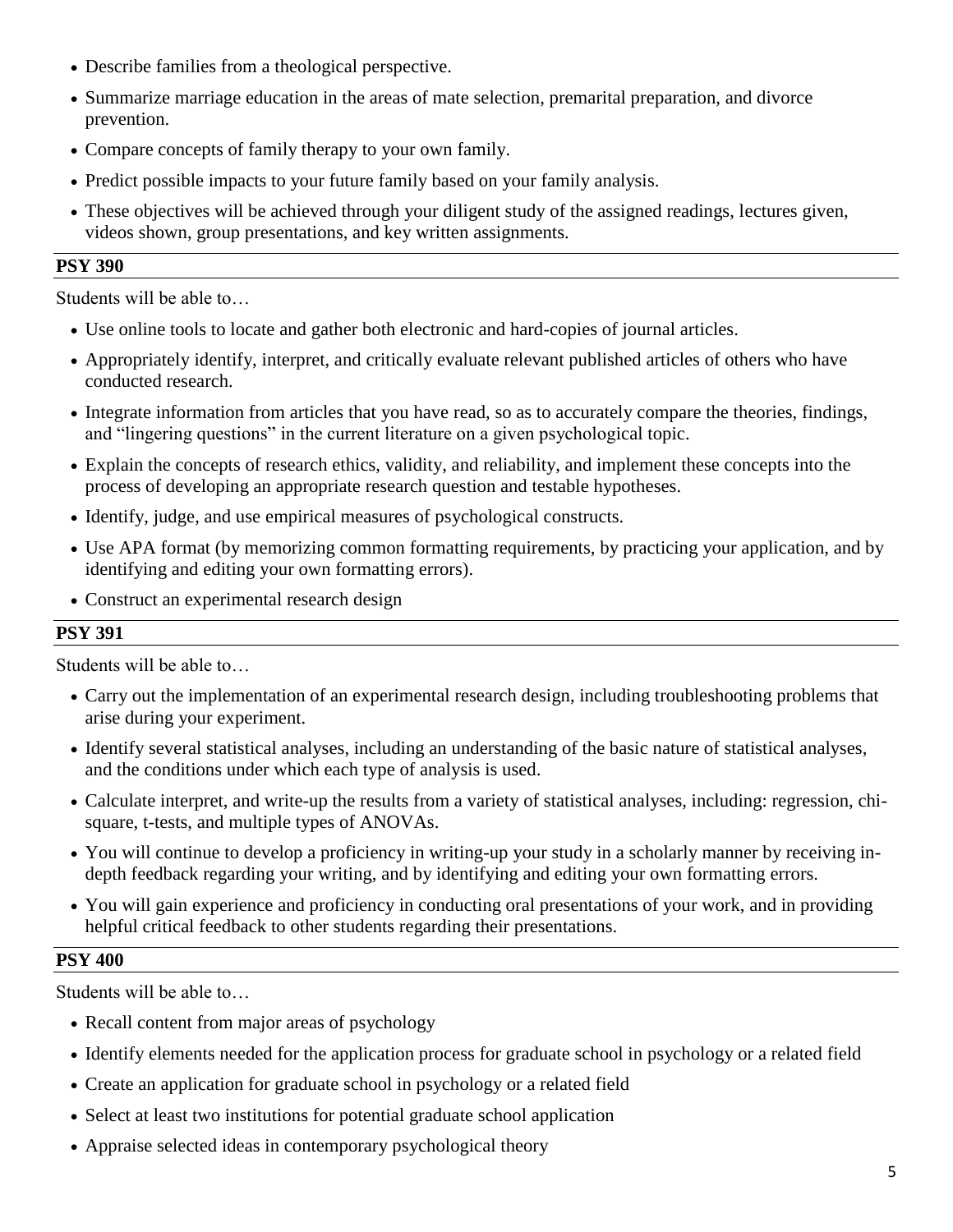Students will be able to…

- Describe basic features of learning and behavior
- Compare one's life with respect to learning theory and cognitive theory
- Describe how the scientific method works within the contest of cognitive psychology
- Explain theories in cognitive psychology including sensory registration, pattern recognition, attention, memory, language acquisition, expertise, problem solving, and decision making
- Apply leaning theory and cognitive theory to real-world events

## **PSY 410**

Students will be able to…

- Write a paper integrating theological insight and psychological approaches within the therapeutic self
- Organize and construct an oral presentation which integrates theology insights and psychological approaches within the therapeutic self
- Identify key themes regarding the historical relationship between religion and psychology and different models of the therapeutic relationship
- Identify specific issues that arise in conducing therapy with religious persons
- Identify and explain implications of course material as it relates to their personal values and beliefs

## **PSY 420**

Students will be able to…

- Identify four aspects of how moral development and Christian spirituality are related
- Compare moral development to Christian spirituality
- Summarize three key aspects of the nature of moral character
- Critique the Wesleyan theological tradition with regard to moral character

## **PSY 440**

Students will be able to…

- Identify the dynamics of religious experience
- Summarize key aspects of religious conversation and spirit devotion
- Compare the nature of altruism with the nature of love
- Critique the impact of spiritual practices on character development, psychological wellbeing and health
- Identify topics related to the integration of psychology and Christian theology
- Develop a project synthesizing the psychology of religion, specifically focusing on one to two aspects of spiritual development

## **PSY 470**

- Understand what a psychologist does in his/her field.
- Critique career direction within the field of psychology.